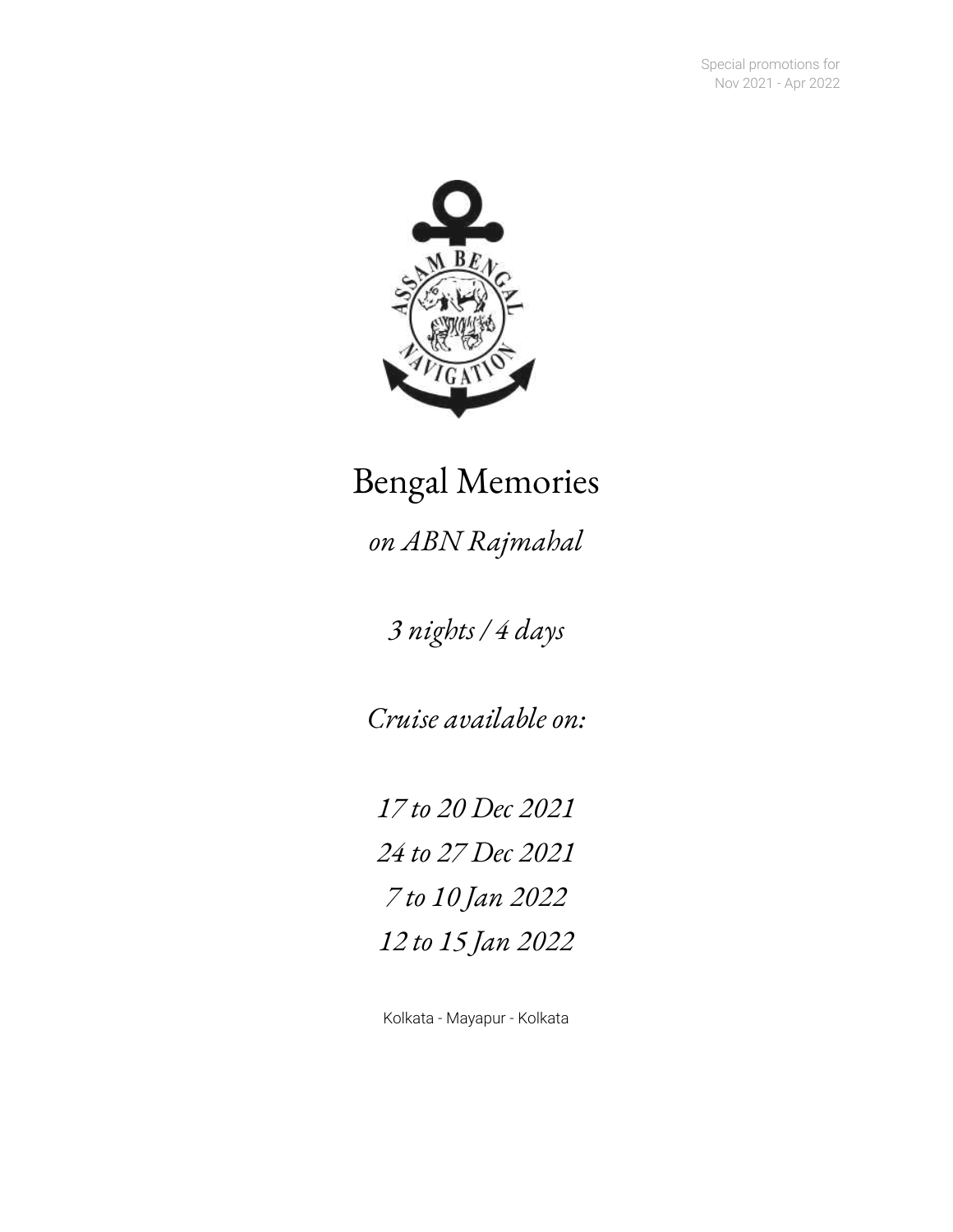

*"A river seems like a magic thing. A magic, moving, living part of the very earth itself."*

## *Highlights*

- Incredible river cruising experience of the narrow lower Ganges, which is aflush with cultural life on the banks
- Explore the old French settlement of Chandernagore and visit Dupleix's House, the erstwhile Governor-General of French India
- Marvel at the collection of intricate terracotta temples of Kalna
- Visit the world's largest temple, ISKCON centre of Mayapur, which receives over a million singing and dancing devotees a year from around the world.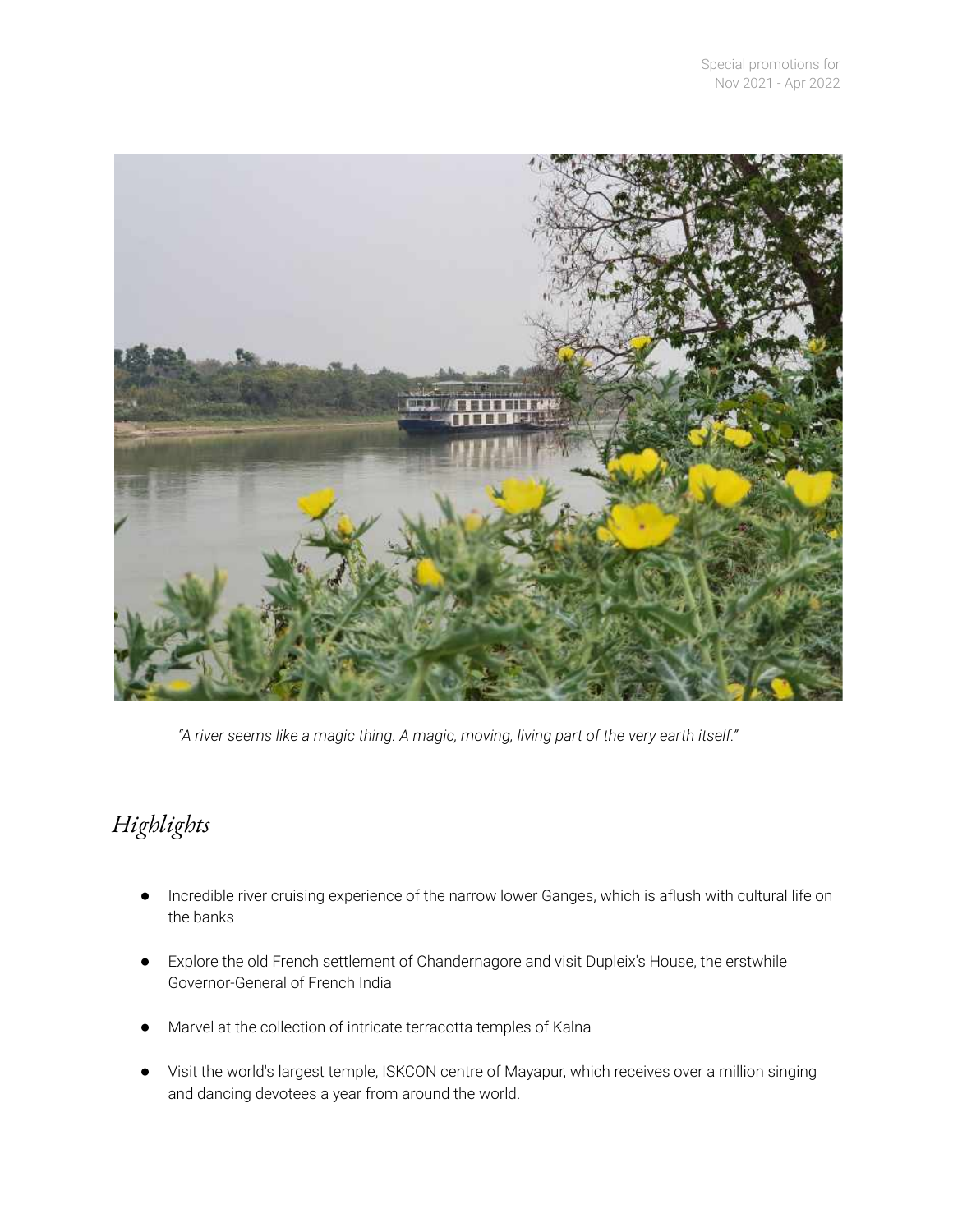## *Your Boutique cruise ship: ABN Rajmahal*

Built in Kolkata, ABN Rajmahal is 50m long and powered by 3 engines; her extra-shallow draught and a lower profile than conventional designs allow her to cruise further upstream than any of her competitors. ABN Rajmahal has 22 cabins: 14 spacious twin/double cabins on the upper deck; 4 twin/double cabins on the main deck; and 4 single cabins for which we charge no supplement. The décor is stylish and fresh with touches of colonial elegance, brought to life by traditional Indian-inspired designs on hand-blocked cotton fabrics. All cabins on ABN Rajmahal have French balconies.





Visit [here](https://www.assambengalnavigation.com/abn-rajmahal) for more photos and info.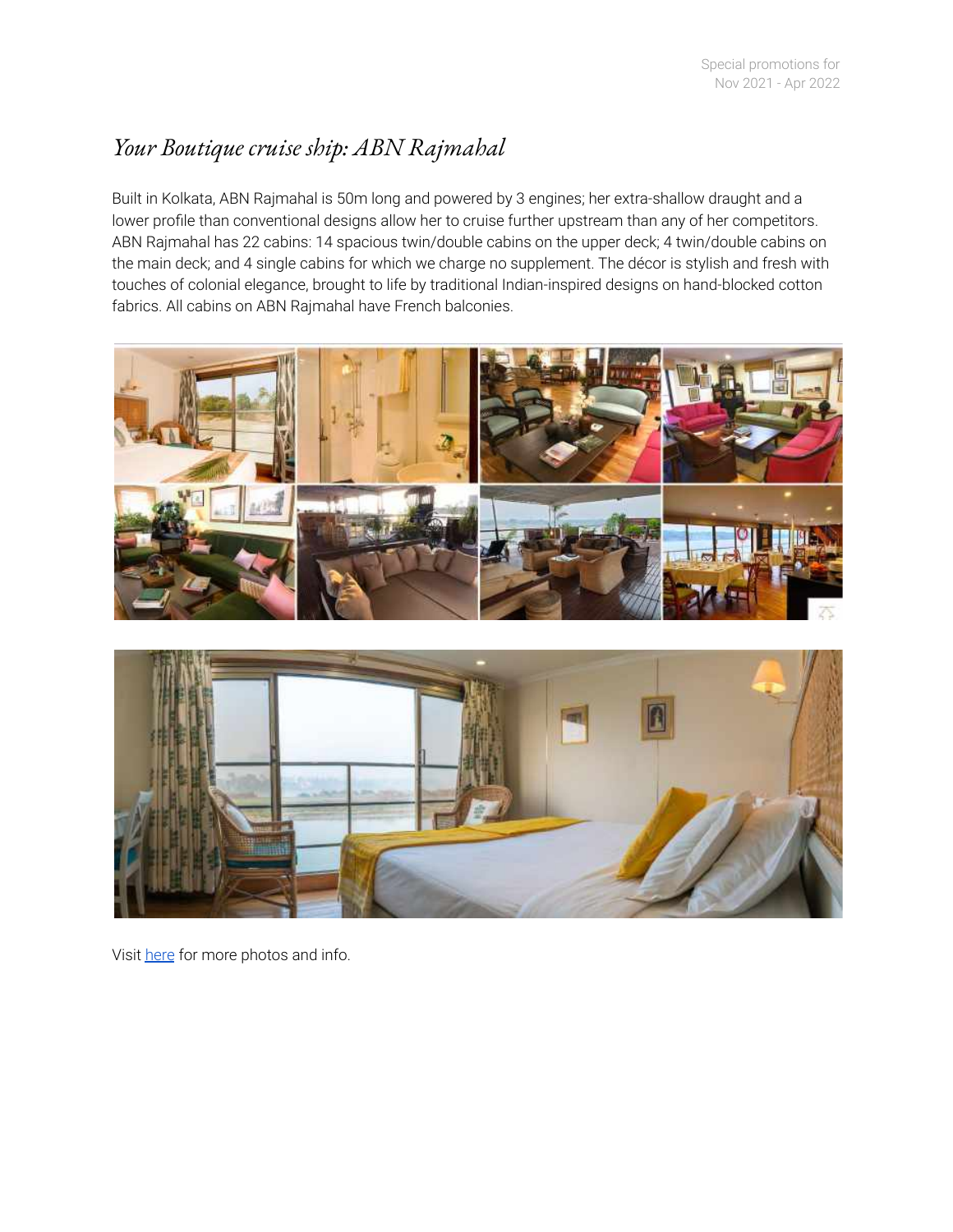## Your Cruising Itinerary

Like most great civilisations around the world, life sprung up on the banks of mighty rivers. India is no exception, and lower Ganges (or Hooghly) river cruise is the perfect way to experience that in luxury. There is *tremendous history, culture and rural life to be witnessed along these banks in Bengal, affording discerning travellers with untouched, unspoiled and unfiltered glimpses into rural India.*

*In the stretch just outside of Kolkata alone, one passes through erstwhile colonial settlements, belonging to the Dutch, Danish and the French; small towns and villages with some of the most beautiful terracotta temples in the region; and lush, green ruralscapes. Besides being a life-giving force of nature, it's not* uncommon to find people bathing in the latte-coloured waters of the Ganges, and offering flowers and lit oil *clay lamps whilst in prayer.*

## *DAY 1*

#### *Welcome onboard your river journey*

Embark the ship strictly between 9am to 10am at Outram Ghat, next to Babu Ghat bus stand in Kolkata. Sail upstream past the old Dutch settlement of Chinsura before landing to visit the imposing Imambara at Hooghly. With verses from the Koran written on its walls, the Imambara is an opportunity to step back in time and relive a slice of Islamic history in Bengal. After the visit, reboard your cruise and start sailing, leaving urban sprawl behind.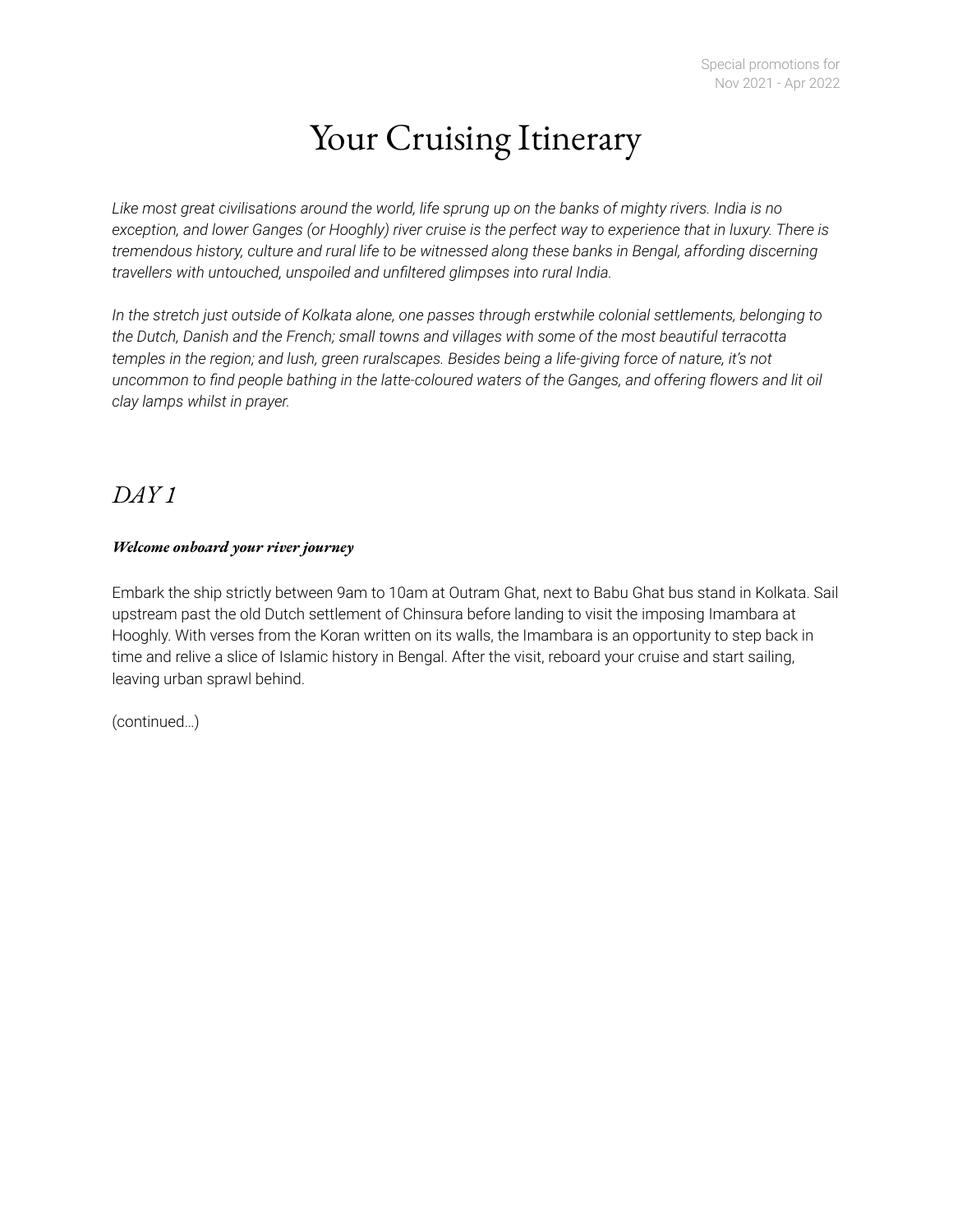

We will be cruising 100kms upstream on this day so the highlight truly is the fantastic views of cultural & natural life of the Ganges as you cruise.

#### *Tandoori BBQ dinner on sundeck* with welcome drinks tonight.

If you are interested to see the cruise ship lounge area looks like https://youtu.be/bmowl-i5lBs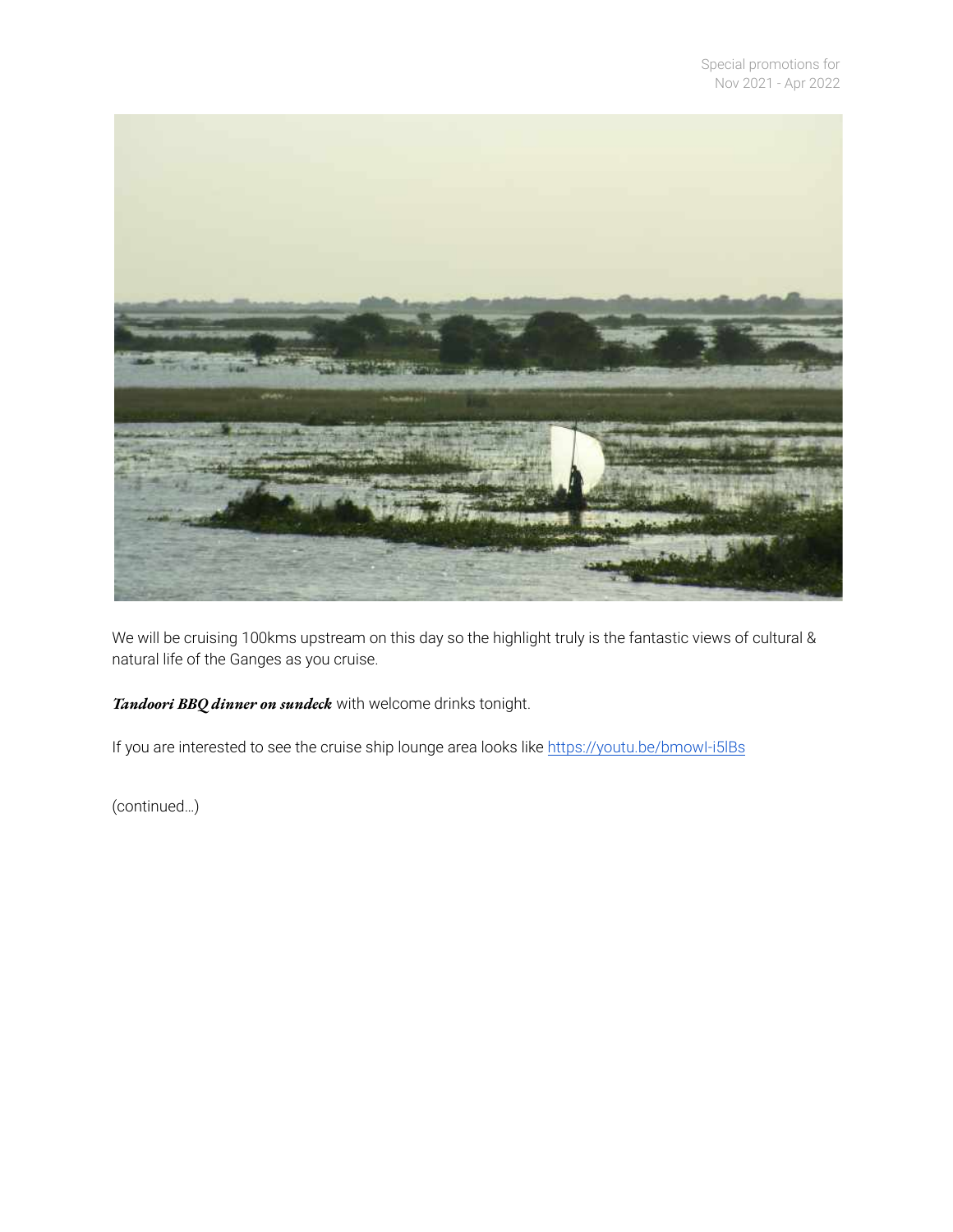## *DAY 2*



Sail upstream and, after breakfast, land at the country town of Kalna and take cycle rickshaws (a fun and responsible, local mode of transport for a short distance) to see a group of *some of Bengal's most attractive terracotta temples*, as well as the unique Shiva temple with concentric rings made up of 108 shrinelets.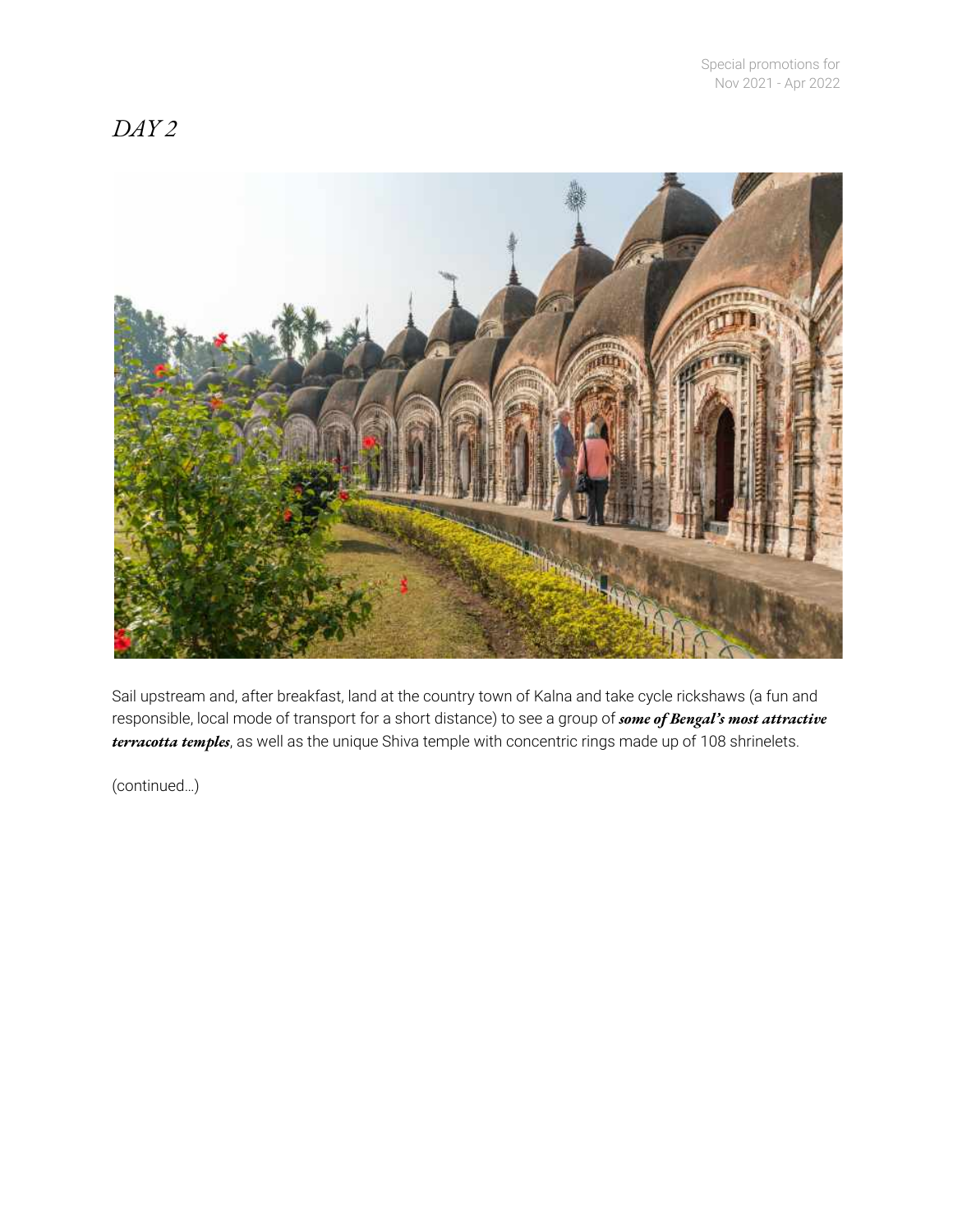

Continue on through the countryside to Mayapur to *visit the vast new ISKCON (International Society for Krishna Consciousness) temple* which dominates the skyline. As the headquarters of ISKCON or the Hare Krishna movement, the temple receives over a million singing and dancing devotees a year from around the world. Sail downstream as dusk falls to a mooring near Kalna.

We have a very *special Bengali folk music performance on the sundeck* as you cruise this afternoon.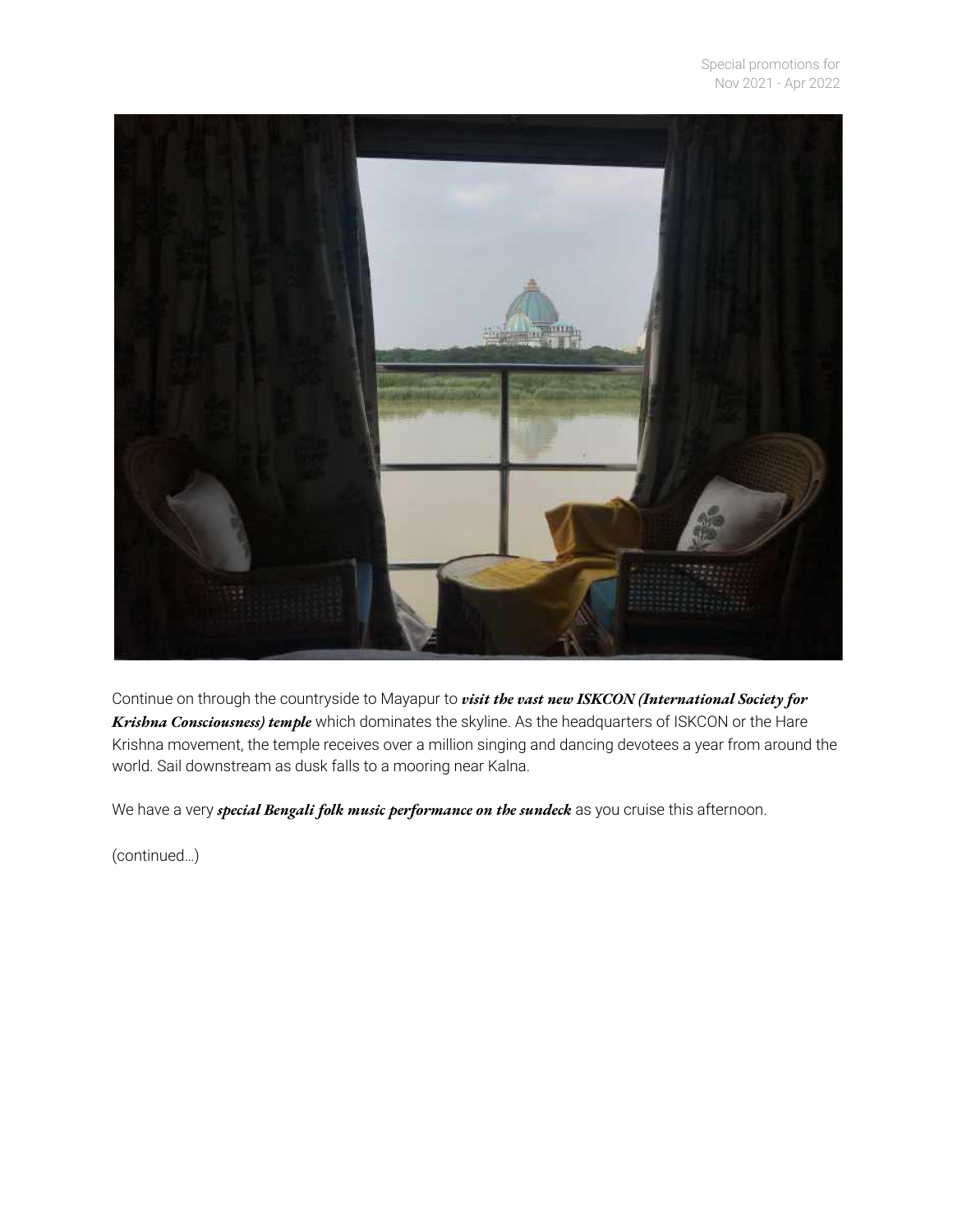## *DAY 3*



This morning, sail downstream and visit a saree-weaving village before continuing on to *Chandernagore*, a French possession until 1950, to visit the 18th century church as well as *Dupleix's House*, the erstwhile Governor-General of French India. If time permits, we will take an evening stroll through Serampore, the old Danish town. The *Denmark Tavern in Serampore* dating back to the 18th century has been restored with great care. The revamp was a part of the Serampore Initiative by the National Museum of Denmark which is restoring several other buildings in the erstwhile Danish colony.

## *DAY 4*

#### *Disembark your ship for your onward journey*

After breakfast, disembark your ship for your privately-arranged transfer to the airport or hotel at Central Kolkata.

#### **NOTE:**

All cruising mentioned in these itineraries is subject to river and weather conditions.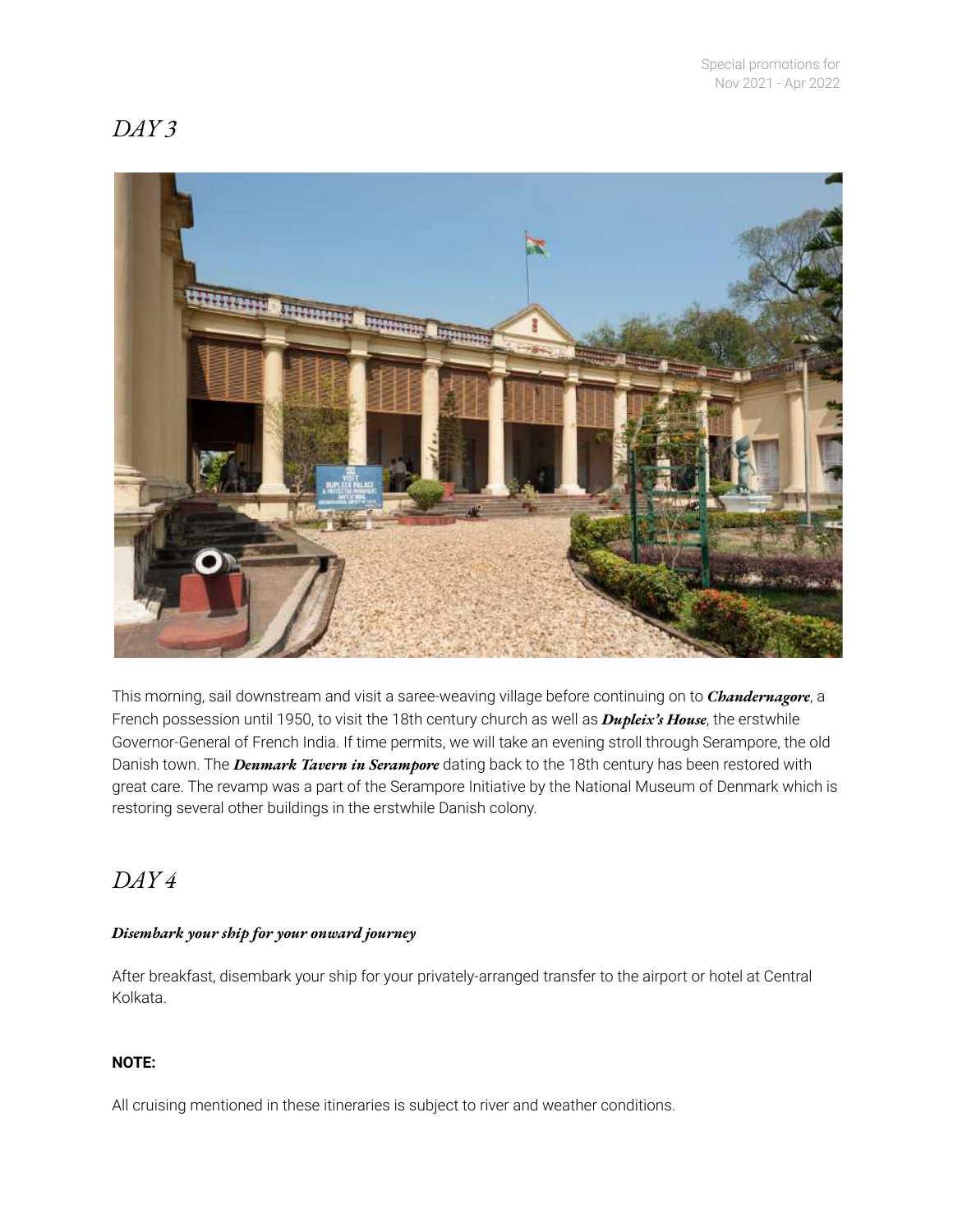All driving times mentioned in these itineraries are approximate.

For a first-time river cruiser, you'd be pleased to read 3 [Reasons](https://www.assambengalnavigation.com/post/3-reasons-why-you-should-choose-a-river-cruise-over-an-ocean-cruise) Why You Should Choose a River Cruise over an Ocean [Cruise.](https://www.assambengalnavigation.com/post/3-reasons-why-you-should-choose-a-river-cruise-over-an-ocean-cruise)

## *FIT Fixed Departure Dates Per Person*

| Date                 | Cabin Type            | <b>Total Cruise Per Person Price</b>                                                          |  |
|----------------------|-----------------------|-----------------------------------------------------------------------------------------------|--|
| 17 to 20 Dec<br>2021 | <b>Standard Cabin</b> | INR 75,000 per person on twin sharing basis. Single<br>supplement is INR 31,300; includes GST |  |
| 24 to 27 Dec<br>2021 | Standard Cabin        | INR 75,000 per person on twin sharing basis. Single<br>supplement is INR 31,300; includes GST |  |
| 07 to 10 Jan<br>2022 | Standard Cabin        | INR 75,000 per person on twin sharing basis. Single<br>supplement is INR 31,300; includes GST |  |
| 12 to 15 Jan<br>2022 | Standard Cabin        | INR 75,000 per person on twin sharing basis. Single<br>supplement is INR 31,300; includes GST |  |

Dates till April '22 will be released soon.

#### **Price Includes:**

03 nights' accommodation aboard All excursions and entry fees as per the itinerary All activity transfers as mentioned in the itinerary on a shared basis All meals Service of an English-speaking guide onboard and during excursions Service of an English-speaking naturalist onboard and during excursions GST

#### **Price Excludes:**

Pick up and drop from airport/hotel Air or train fare to and from the start of your trip Drinks from the bar Laundry, telephone charges, mini bar Spa treatment Tips, camera fees Any Insurance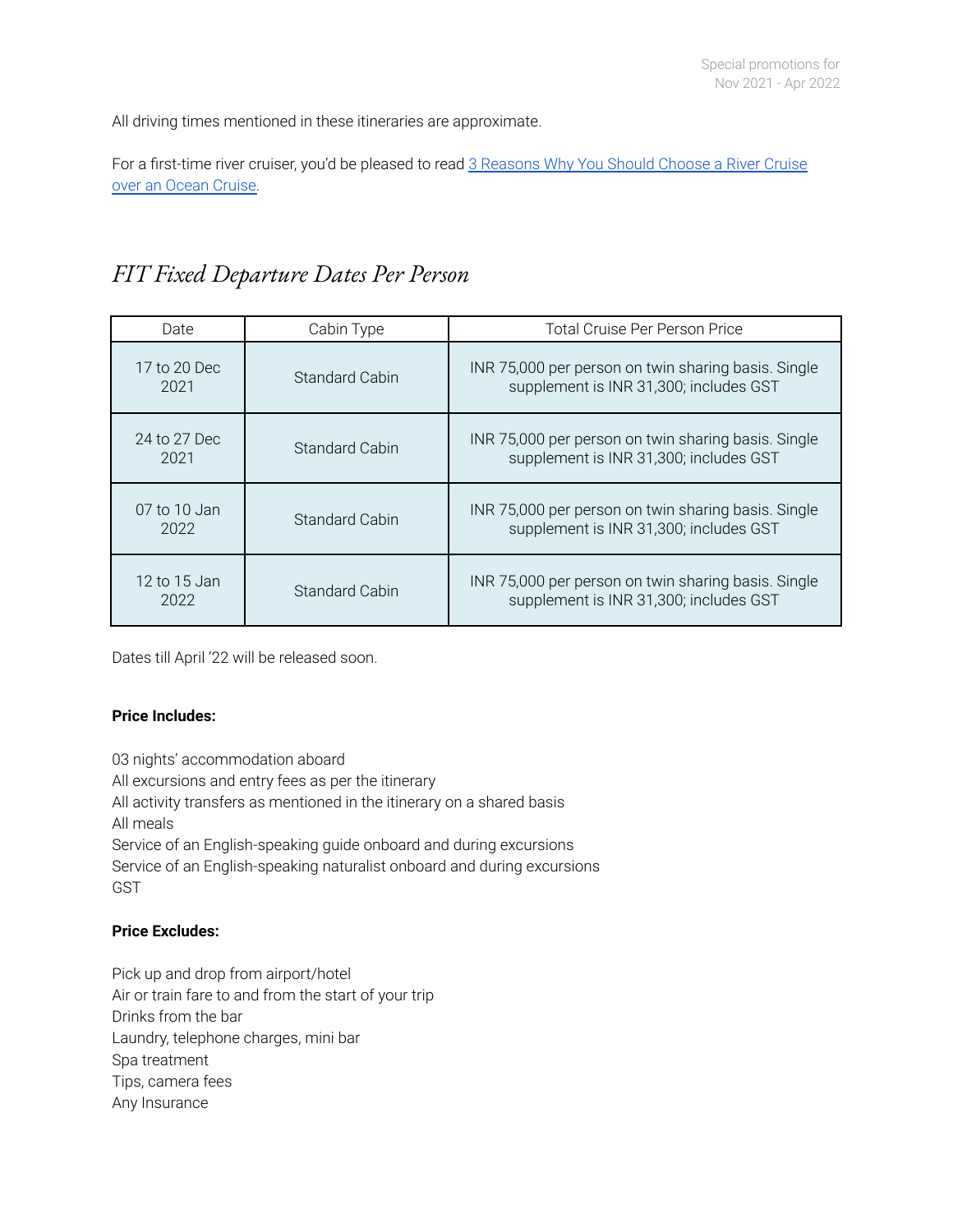Items of a personal nature Anything which is not mentioned on the includes section

## *Private car transfers*

If you would like to arrange your private car transfers with us:

| Arrival and departure transfer rates from and to the vessel |                                                           |                  |                      |  |  |
|-------------------------------------------------------------|-----------------------------------------------------------|------------------|----------------------|--|--|
| <b>VEHICLE</b>                                              | FROM - TO                                                 | TIME OF TRAVEL   | CHARGE PER VEHICLE   |  |  |
| Toyota Innova                                               | Kolkata Airport/Hotel to Ship at<br>Kolkata or Vice Versa | Approx 1-1.5 hrs | Rs. 4,095/- +5 % GST |  |  |

#### **Transfer price includes:**

01 AC Vehicle Fuel and Driver's allowance Parking fee

#### **Transfer price excludes:**

Air/Train fare Tips, telephonic calls, English speaking escort charge Insurance and any other expenses of personal nature GST.

**Local Taxi** - For your information, Uber & Ola are easily available in Kolkata which may suit your convenience.

Ship Embarkation & Disembarkation point is - <https://goo.gl/maps/qdB7cnF3iqWQDZmcA>

------------------ ENDS ------------------